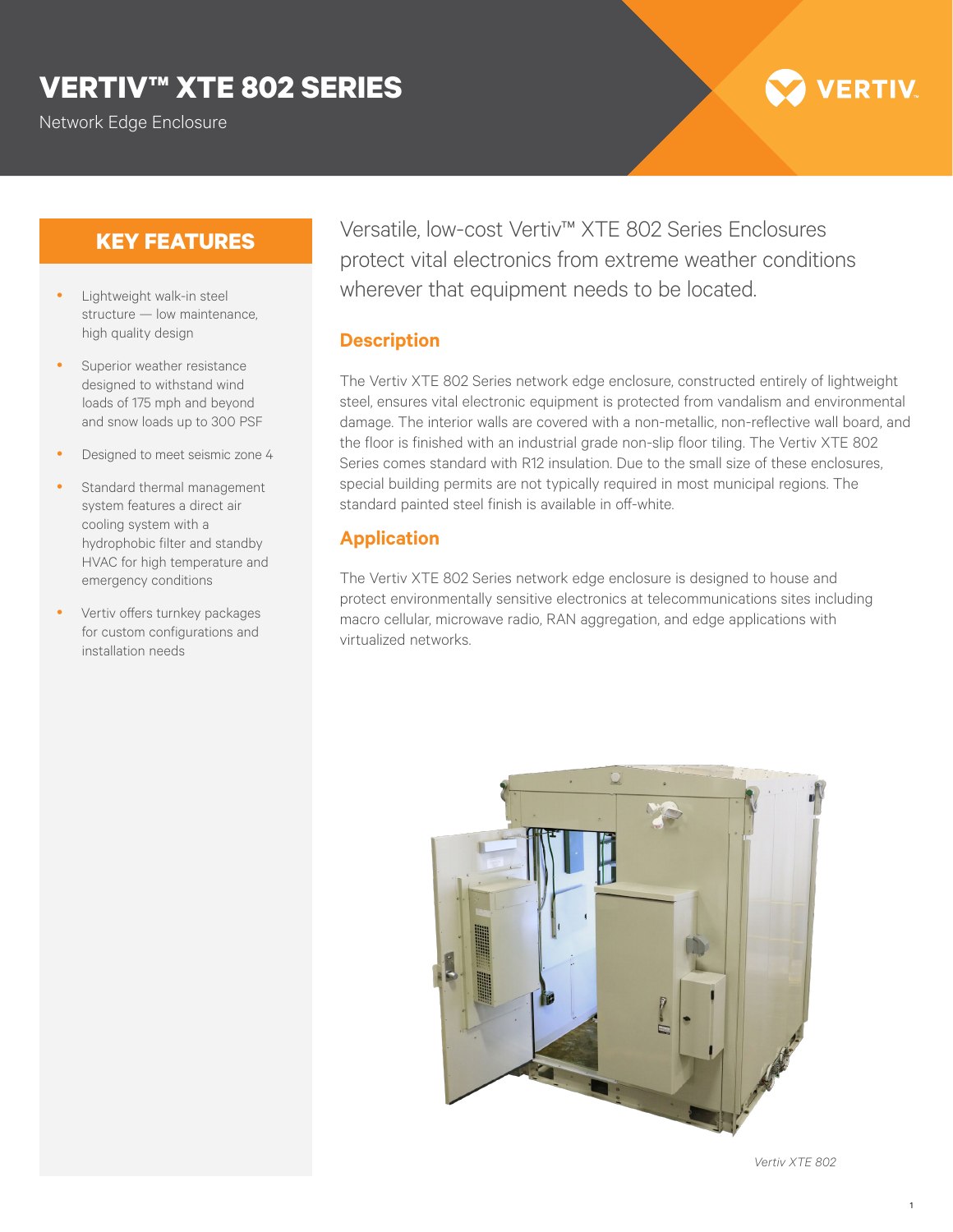#### **Enclosure**

#### **Construction**

Welded 14 gauge galvanized steel construction provides outstanding impact and corrosion resistance.

#### **Protection**

The powder coat finish protects against rain, sleet, snow, splashing water and damage from external ice formation, and meets Telcordia GR-487 mechanical and environmental standards for telecom enclosures (720 hrs. salt fog test).

#### **Insulation**

To minimize energy costs, the wall cavities and roof are insulated with R-12 foam insulation.

#### **Radiant Barrier Roof**

Effective for reducing solar heat gain and reduce cooling costs, the Vertiv™ XTE 802 Enclosure features a radiant barrier roof constructed of 12 gauge galvanized steel in a four truss roof design with a powder coat finish.

- Integrated with 1/4" steel lifting brackets at top
- Center pitched for water run-off

#### **Interior Finish**

The interior walls are finished with white textured Melamine panels over 5/8" treated wood (1 hr. fire-rated).

#### **Seven Inch Tall Base**

To accommodate antenna feeders, the base includes a plinth with removable steel cover plates at each corner. Fork lift tubes on sides are also included.

#### **Access Doors & Hardware**

For security and easy access, the cabinet is equipped with an 18 gauge galvanized steel commercial grade insulated door with an outward opening of 36" x 84" and a 16 gauge galvanized steel frame. Hardware includes:

- Dead bolt lock set
- (3) stainless steel hinges with non-removable pin (per door)
- Galvanized steel threshold
- Galvanized steel latch guard pick plate
- Adjustable-hydraulic closer
- 6" aluminum drip cap above doorway

#### **Common Equipment Kit**

We take care of all of your needs by providing a safe environment and protecting your equipment from damage.

- Motion controlled 70 W outside lights
- Interior LED lights
- Smoke detectors
- Door contacts for intrusion alarms
- Halo ground
- Cable racking
- Telecom board with fold down table

#### **Commercial AC Kit**

AC power is connected to the enclosure via either a manual or automatic 200A transfer switch. The transfer switch can be equipped with a variety of generator connector types to facilitate use with your existing generator cord sets.

#### **Grounding**

The Vertiv XTE 802 Enclosure includes all associated ground cabling and follows basic principles of P.A.N.I.

- Main ground bar
- Frame ground
- Building ground
- Power plant ground
- AC service ground connection

#### **Installation**

The enclosure can be installed on a traditional concrete pad or using an innovative helical support system.

Designed to be installed in eight hours or less, the helical system is ideal for rapid deployment. Helical pillars are driven six to eight feet into the ground, below the frost line, to ensure the enclosure remains level.

#### **Thermal Systems**

Air conditioners and fresh air vent system with hydrophobic filter are both available on the Vertiv XTE 802. Systems can be deployed independently or in tandem with a lead-lag control to either prioritize energy efficiency or maximize cooling.

#### **DC Power - NetSure 5100**

The NetSure 5100 Series, a compact -48 volt DC power solution, provides up to 600 amps of current. This system features an advanced control unit; up to (29) positions for 2000 W high-efficiency eSure rectifiers or 1500 W -48 V to +24 V converters or 2000 W solar converters; and a single or dual row distribution cabinet.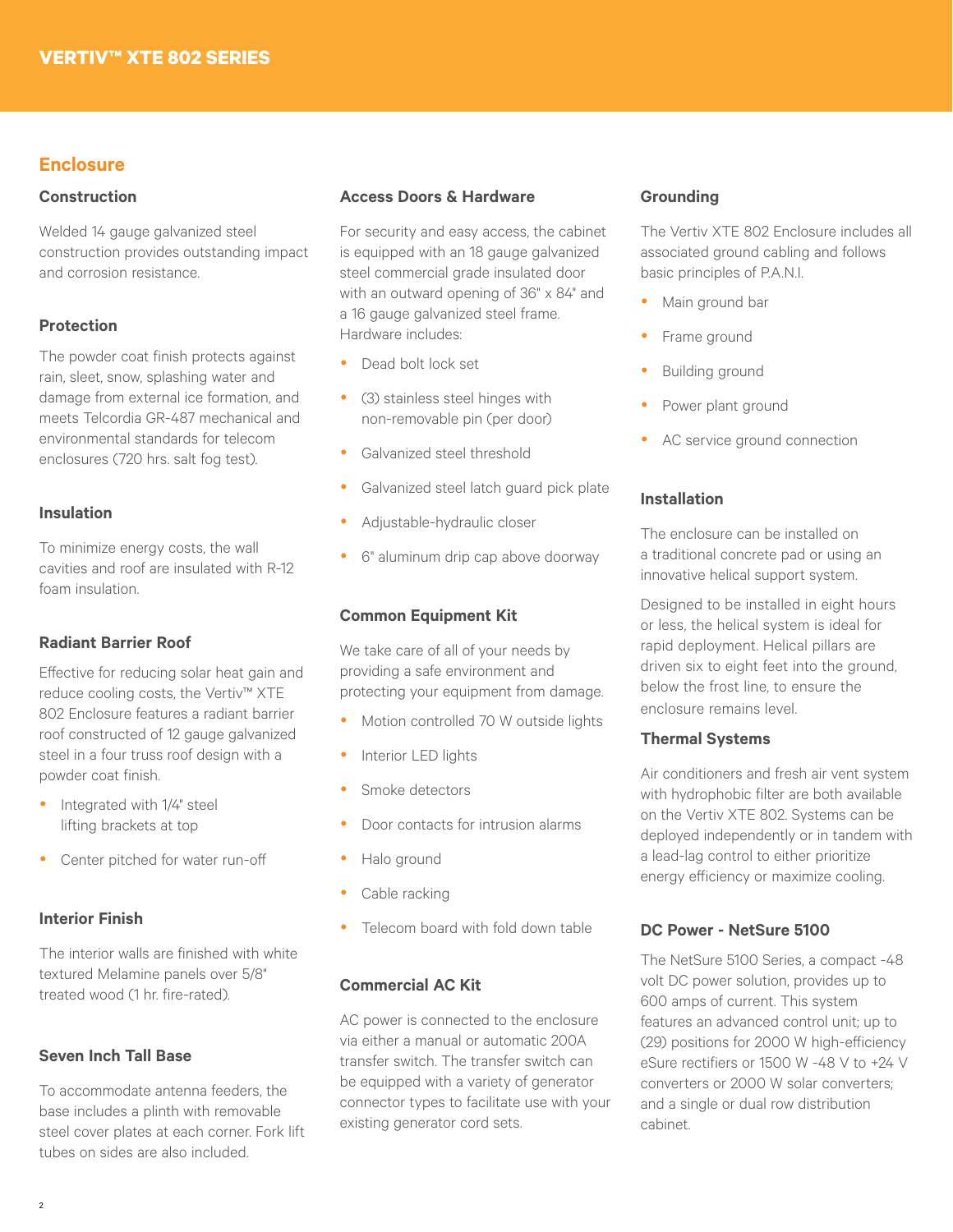

### **Generic Shelter Layouts**





*Floor Plan*